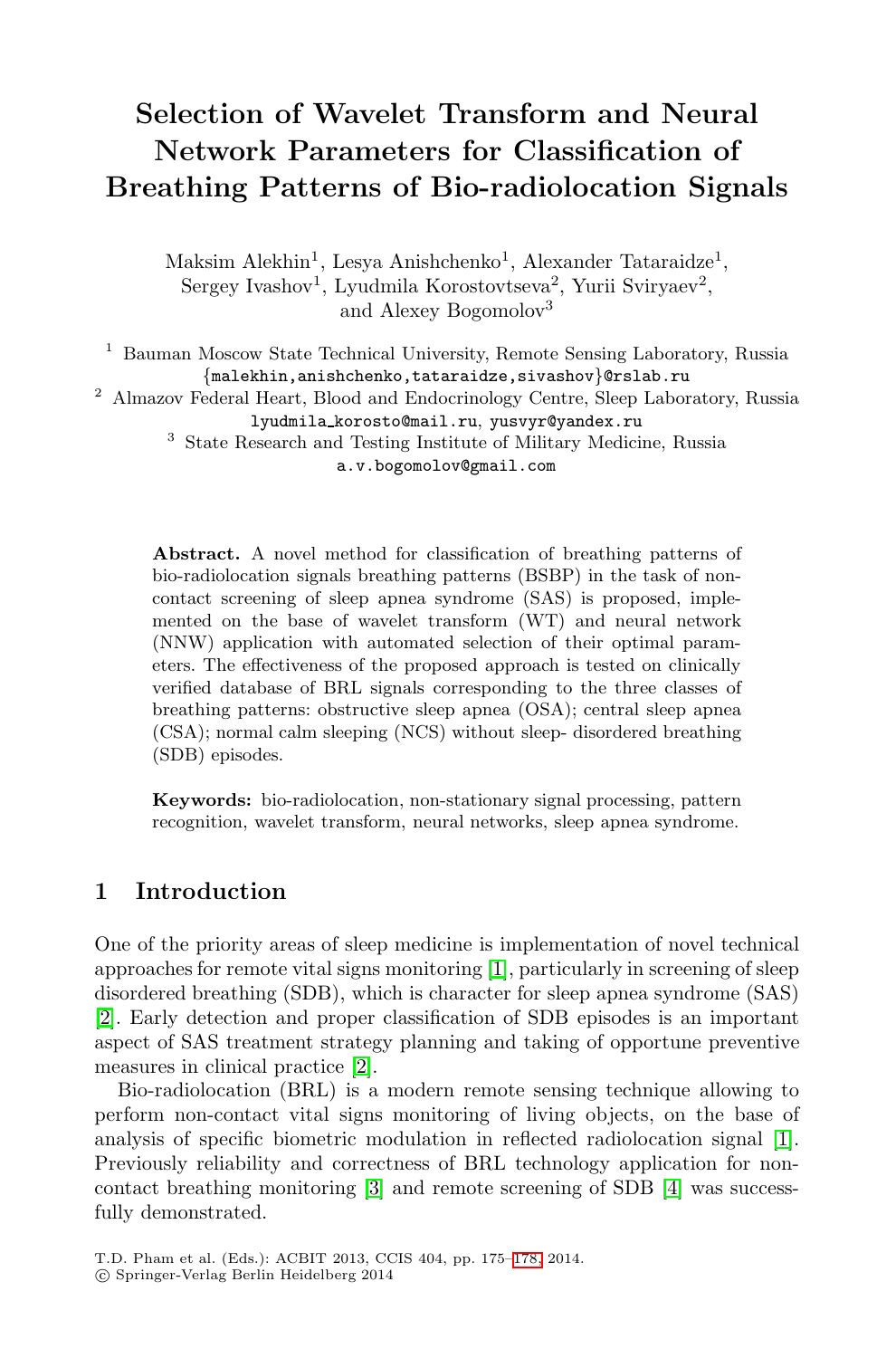176 M. Alekhin et al.

The aim of this study is development of a novel method for classification of breathing patterns of bio-radiolocation signals (BPBS) in the task of noncontact screening of SAS with automated selection of optimal parameters of wavelet transform (WT) and artificial neural network (NNW). The proposed approach is tested in classification of clinically verified BPBS corresponding to the following classes: obstructive sleep apnea (OSA); central sleep apnea (CSA); normal calm sleeping (NCS) without SDB.

# **2 Optimization Criterions**

#### **2.1 Criterion of the Optimal Level of Wavelet Decomposition**

Suppose to be known the upper limit  $f<sub>m</sub>$  of frequency band in which the most of energy of an analyzed signal is concentrated and the maximum possible frequency of its registration which comes to a half of sampling the frequency  $f_s$  value in accordance with Nyquist theorem. Then the optimal decomposition level (ODL) of WT for an analyzed BRL signal can be calculated from the relation [5]:

$$
L_0 = \left[ \log_2 \left( \frac{f_{\rm S}}{2 \cdot f_{\rm m}} \right) \right] + 1 = - \left[ \log_2 \left( 2f_{\rm m} \Delta t \right) \right] + 1 \tag{1}
$$

where  $f_{\rm m}$  — the upper limit of frequency band in which the most of signal energy is concentrated;  $f_s$  — sampling rate;  $\Delta t$  — sampling period.

Thus, further decomposition of analyzed signal to the levels exceeding the threshold of ODL is not effective. Newly calculated detailed coefficients of WT are supposed to be not informative in the aspect of effective feature extraction for BPBS attribute space constructing.

### **2.2 Criterion of the Optimal Basis of Wavelet Transform**

For selection of the optimal basis of WT from the class of orthogonal wavelets with compact support a modified entropy based criterion (MEC) is proposed which is calculated on the base of logarithm energy entropy estimation in the task of classification of BPBS:

$$
E_{\rm O} = -\sqrt{\frac{1}{CN} \left( \sum_{k=1}^{C} \left( \sum_{j=1}^{N} \left( \sum_{j=1}^{K} \ln \left( \sqrt{(d_j^Q)^2 + (d_j^I)^2} \right) \right) \right) \right)} \to \min \quad (2)
$$

where  $E_0$  — estimate of MEC;  $C$  — number of classes of patterns;  $N$  — number of patterns in each class;  $K$  — number of resulting components in attribute vectors;  $d_j^Q$  — detailed wavelet coefficient for Q-quadrature of BRL signal;  $d_j^Q$ — detailed wavelet coefficient for I-quadrature of BRL signal.

Selection of the optimal basis of WT for effective BPBS attribute space forming should be performed using mean squared values of detailed wavelet coefficients of each BRL signal quadrature for MEC calculations.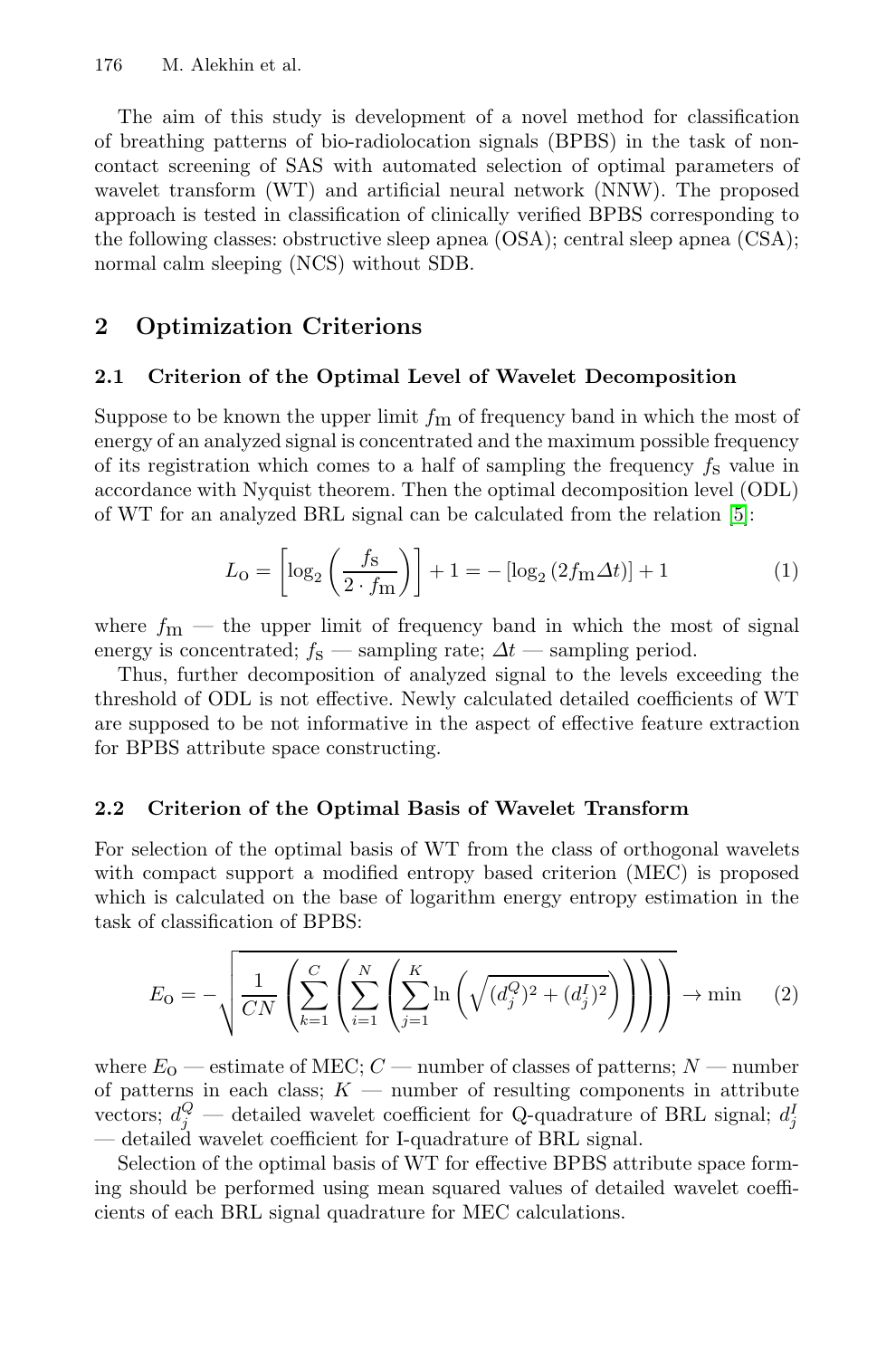#### **2.3 Criterion of the Optimal Number of Hidden Neurons**

For selection of the optimal number of hidden neurons of MLP applying WT and NNW for BPBS recognition the mean classification accuracy (MCA) criterion is proposed which is based on classification accuracy values estimation at each analyzed wavelet basis. Varying in each operation test the number of hidden neurons of NNW the estimate of  $A_0$  is calculated as follows:

$$
A_0 = \frac{1}{MB} \left( \sum_{m=1}^{M} \left( \sum_{b=1}^{B} C_b \right) \right) \to \max \tag{3}
$$

where  $A_0$  — estimate of MCA;  $M$  — number of operation tests;  $B$  — number of analyzed wavelet basis;  $C_b$  — recognition accuracy for analyzed wavelet basis.

Selection of the optimal number of hidden neurons of MLP with application of MCA criterion should be performed using wavelet basises with such ordinal indexes for which the minimal values of MEC are achieved on training data set.

### **3 Structure of the Optimization Algorithm**

The proposed algorithm for automated selection of optimal parameters of WT and NNW for improving of the performance of BPBS classification consists of the two main stages. In the first stage, for informative feature extraction applying WT, initially a general class of wavelets is defined, then a set of wavelet basises with ordinal indexes for wavelet families from the general class is formed, afterwards the optimal level of wavelet decomposition is determined, finally the optimal wavelet basis is selected on the base of MEC. In the second stage, for improving NNW operation performance, after preliminary estimation of number of hidden such their optimal amount is found for which the best MCA value is achieved on training data set and afterwards the best NNW training algorithm is selected.

# **4 Obtaining the Experimental Data Set**

For testing and optim[iza](#page-3-0)tion of [pro](#page-3-5)posed methods and algorithms for automated classification of BPBS the clinically verified database of BioRascan BRL signals for subjects with SAS collected during parallel registration of full-night polysomnography (PSG) on the base of Sleep Laboratory of Almazov Federal Heart, Blood and Endocrinology Centre was used [4].

For forming of BPBS attribute vectors both BRL signal quadratures were used with the same length of 128 counts corresponding to 12.8 seconds satisfying the recommendations for screening of SAS [2]. For BRL signals at sampling rate of  $f_s = 10.0Hz$  with maximum breathing frequency [6] not exceeding  $f_m = 1.0Hz$ the OLD value came to  $L_0 = 3$  providing 16 components in the structure of BPBS attribute vectors.

The experimental data set included 240 realizations of BPBS related to the three classes (OSA, CSA, NCS) in the following proportion: